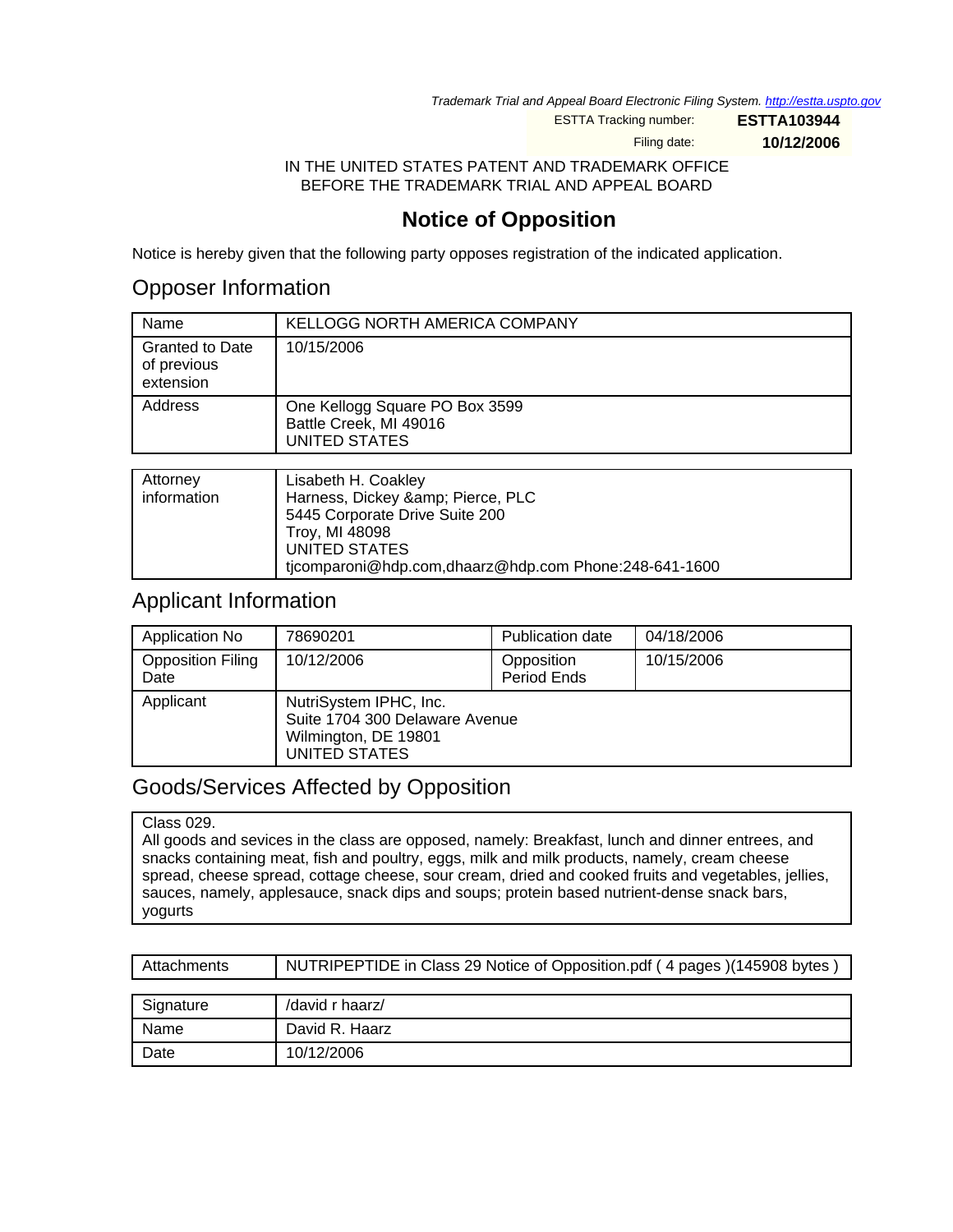### IN THE UNITED STATES PATENT AND TRADEMARK OFFICE BEFORE THE TRADEMARK TRIAL AND APPEAL BOARD

### KELLOGG NORTH AMERICA COMPANY,

Opposer,

٧.

**NUTRISYSTEM IPHC, INC.** 

Opposition No. Serial No. 78690201 Mark: NUTRIPEPTIDE

Applicant.

### **NOTICE OF OPPOSITION**

Kellogg North America Company, a Delaware corporation, located and doing business at One Kellogg Square, P.O. Box 3599, Battle Creek, Michigan 49016 (hereinafter "Opposer"), believes that it will be damaged by the registration of the mark shown in Application Serial No. 78690201 in Class 29 filed by NutriSystem IPHC, Inc. (hereinafter "Applicant") on August 10, 2005, and opposes Application Serial No. 78690201.

The grounds for this opposition are as follows:

 $1.$ Opposer's predecessor in interest, Kellogg Company ("Kellogg") was incorporated in 1922 as the successor to the original company established by its founder, W. K. Kellogg, in 1906, and since long prior to Applicant's filing date for this application, Kellogg has been engaged in the manufacture, distribution, marketing, advertising, promotion and sale in interstate commerce of a wide variety of food products, including snack food bars, granola bars, cereal bars, toaster pastries, breakfast foods such as waffles and pancakes, and cereal-derived food products used as breakfast food or snack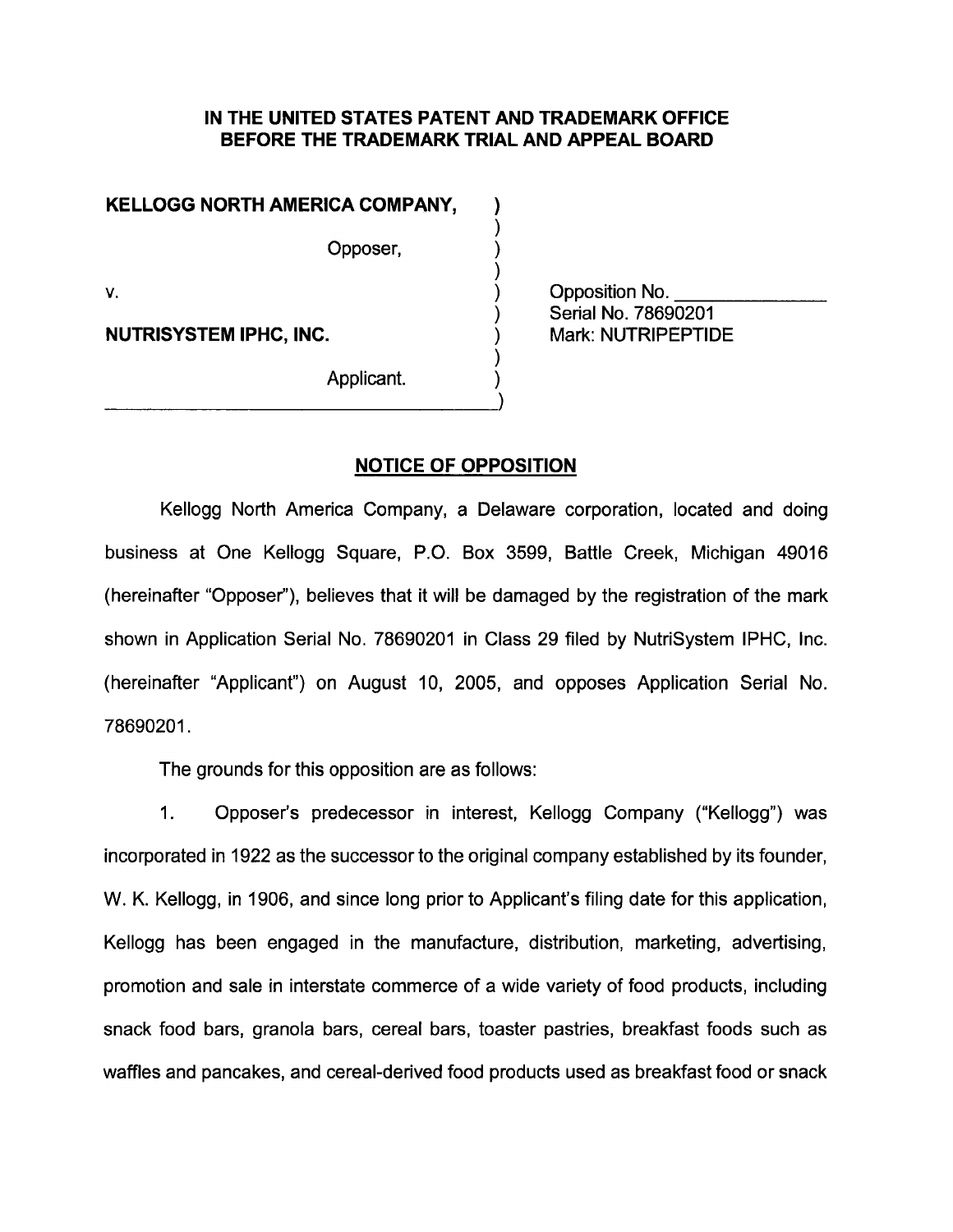food which are competitive with or closely related to those goods identified in Application Serial No. 78690201.

 $2.$ Opposer is the owner of the following marks and federal registrations therefor:

| <b>Mark</b>                                     | <b>Registration No.</b> | Goods                                                                                                      |
|-------------------------------------------------|-------------------------|------------------------------------------------------------------------------------------------------------|
| <b>NUTRI-GRAIN</b>                              | 1,255,436               | cereal-derived food product to be<br>used as a breakfast food, snack<br>food or ingredient for making food |
| <b>NUTRI-GRAIN</b>                              | 1,367,960               | waffles                                                                                                    |
| <b>NUTRI-GRAIN FRUIT-FULL</b><br><b>SQUARES</b> | 2,426,551               | cereal-derived food product to be<br>used as a breakfast food, snack<br>food or ingredient for making food |

(The "NUTRI-GRAIN marks").

3. The above-referenced registrations are valid, subsisting and conclusive evidence of Opposer's exclusive right to use the marks covered by such registrations in commerce for the goods specified in said registrations.

 $4.$ In addition to its registered marks set forth above, Opposer will rely upon its common law usage of its NUTRI-GRAIN marks for various products, including promotional and licensed products.

5. Opposer has made substantial investment in advertising and promoting its goods under its NUTRI-GRAIN marks since their initial use. Opposer, its predecessor in interest and licensees have extensively used, advertised, promoted and offered goods bearing its NUTRI-GRAIN marks to the public through various channels of trade in commerce, with the result that Opposer's customers and the public in general have come

 $\overline{2}$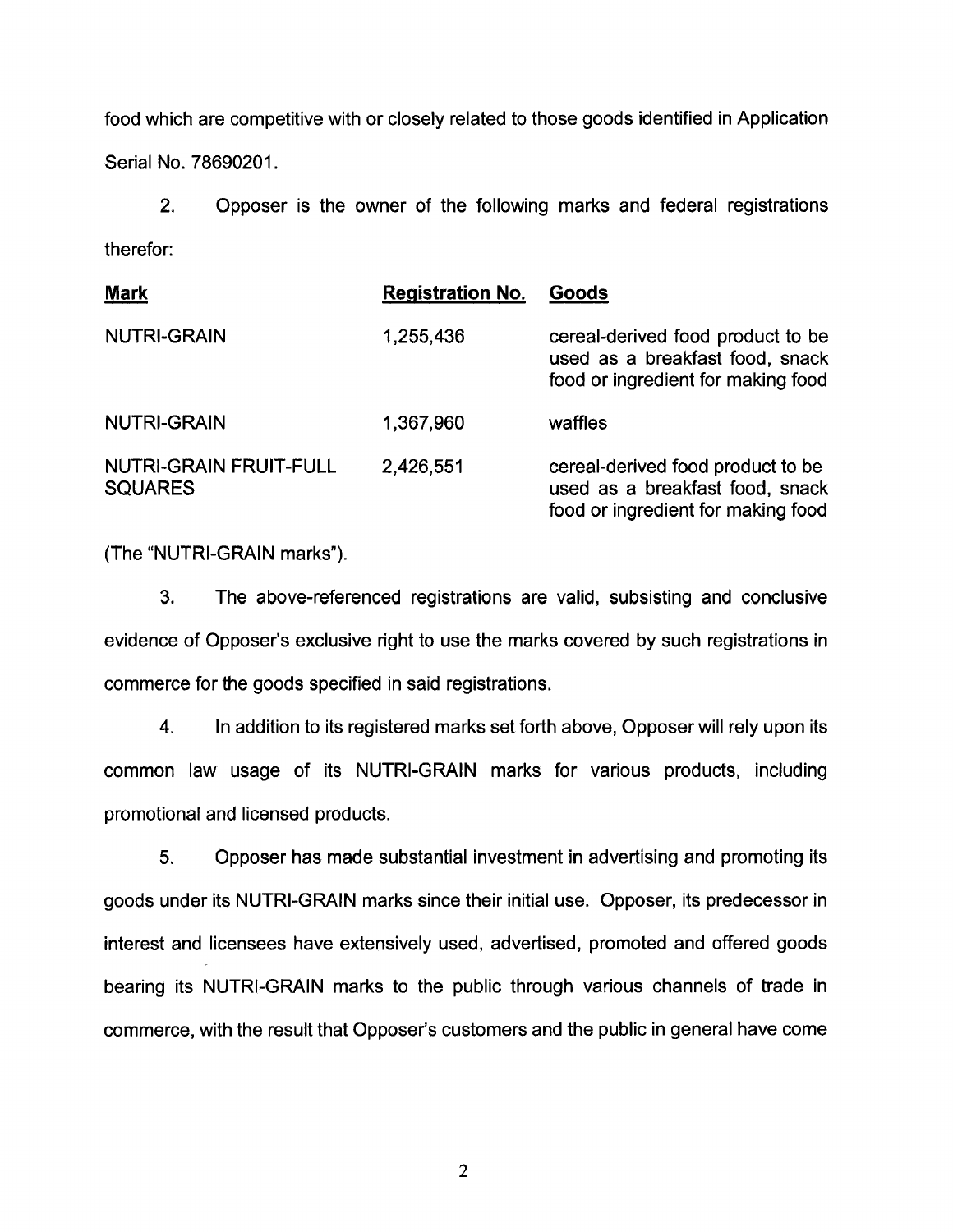to know and recognize Opposer's marks and associate same with Opposer and/or goods sold by Opposer's licensees.

6. By virtue of its prior uses of its NUTRI-GRAIN marks, Opposer has acquired prior statutory and common law rights in its NUTRI-GRAIN marks.

 $7<sub>1</sub>$ Applicant's use, on or in connection with the goods identified in Application Serial No. 78690201 of NUTRIPEPTIDE will cause confusion, or mistake or to deceive the public into believing that such products originate with Opposer, to the damage and detriment of Opposer and its reputation...

8. Opposer's customers and the public in general are likely to be confused. mistaken or deceived as to the origin and sponsorship of Applicant's proposed goods to be marketed under Applicant's NUTRIPEPTIDE mark and misled into believing that such goods are either made or licensed by Opposer, are a branded ingredient for Opposer's food products or are in some way directly or indirectly associated with Opposer, to the damage and detriment of Opposer and its reputation.

9. Opposer will be damaged by the registration by Applicant of its NUTRIPEPTIDE mark, as set forth in Trademark Application Serial No. 78690201, in that the mark is substantially similar to Opposer's registered and common law NUTRI-GRAIN marks and will be used in connection with goods identical to and/or closely related to the goods offered to the public by Opposer.

 $10.$ Opposer's NUTRI-GRAIN marks are famous and distinctive and became famous and distinctive well prior to the filing of this application and/or well prior to Applicant's actual or constructive use of its NUTRIPEPTIDE mark.

 $11.$ Opposer believes that it will be damaged by the registration by Applicant of

3